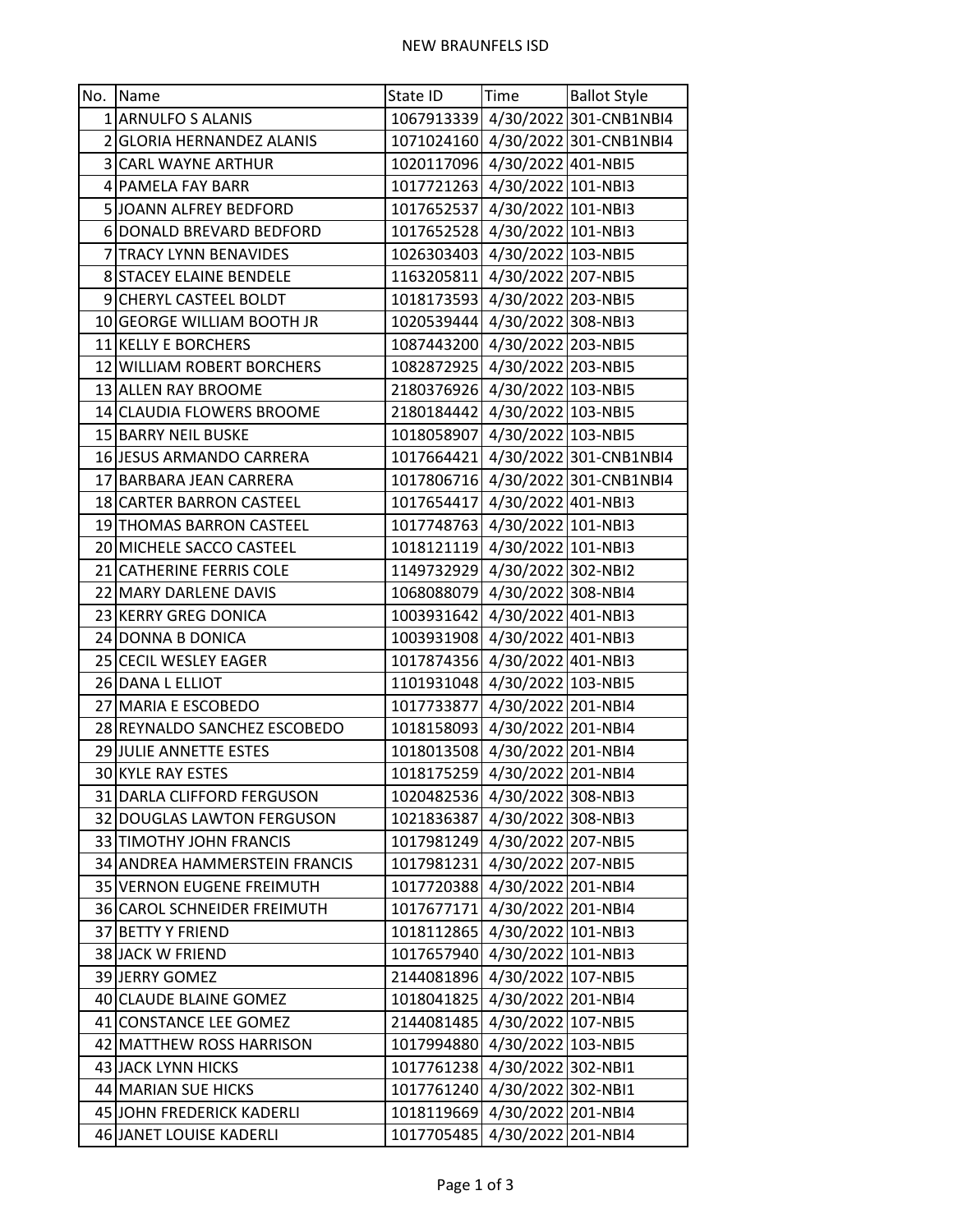| 47 JESSICA LEIGH KAJCIENSKI   | 2003626556 4/30/2022 401-NBI3 |
|-------------------------------|-------------------------------|
| 48 NINA CHRISTINE KLIPPEN     | 1202690929 4/30/2022 207-NBI5 |
| 49 MARGARET JAMIESON LAWSON   | 1017785643 4/30/2022 201-NBI4 |
| 50 GARY WAYNE LEWIS           | 1143630071 4/30/2022 207-NBI5 |
| 51 JEANINE PATRICIA LINDEMANN | 1061075850 4/30/2022 203-NBI5 |
| 52 ANDREW FORD LINDEMANN      | 1017877909 4/30/2022 203-NBI5 |
| 53 NEAL DAVID LUCAS           | 1149597418 4/30/2022 103-NBI5 |
| 54 KATHY ANN MAJOR            | 1039027025 4/30/2022 101-NBI3 |
| 55 GERALD SCOTT MAJOR         | 1060249330 4/30/2022 101-NBI3 |
| 56 DOUGLAS RAY MILLER         | 1024154697 4/30/2022 101-NBI3 |
| 57 ANNE MUND MILLER           | 1005954258 4/30/2022 101-NBI3 |
| 58 JACK RAYMOND MORGAN        | 1015126972 4/30/2022 203-NBI5 |
| 59 MARY GAYLE MORGAN          | 1169701189 4/30/2022 203-NBI5 |
| 60 RICHARD MERLE MYRICK       | 1017875645 4/30/2022 101-NBI3 |
| 61 LEONARD NUNEZ              | 1119278359 4/30/2022 103-NBI5 |
| 62 CAROLYN LENORA NUNEZ       | 1113387902 4/30/2022 103-NBI5 |
| 63 MYRTLE ANN OTT             | 1018133598 4/30/2022 302-NBI1 |
| 64 STEPHEN RICHARD PEAKE      | 2154459095 4/30/2022 203-NBI5 |
| 65 DEBORAH ANNE PEAKE         | 2154459076 4/30/2022 203-NBI5 |
| 66 RUTH M PHARIS              | 1017786563 4/30/2022 203-NBI5 |
| 67 CAROLYN ELIZABETH PHELAN   | 1014870825 4/30/2022 101-NBI3 |
| 68 HOWARD KENNEDY PHELAN      | 1147199877 4/30/2022 101-NBI3 |
| 69 PATRICIA ANN RAMIREZ       | 1101714549 4/30/2022 101-NBI3 |
| 70 SIMON RAMIREZ JR           | 1101823750 4/30/2022 101-NBI3 |
| 71 NICHOLAS JAMES RAMPULLA    | 2184233529 4/30/2022 201-NBI4 |
| 72 PHYLLIS RAMPULLA           | 2180499300 4/30/2022 201-NBI4 |
| 73 ROBERT JOSEPH REININGER    | 1017666738 4/30/2022 203-NBI5 |
| 74 BURNITA REININGER          | 1017666729 4/30/2022 203-NBI5 |
| 75 JUDITH COOPER ROTHELL      | 1017874244 4/30/2022 101-NBI3 |
| 76 WILLIE LEE SEALE           | 1186963751 4/30/2022 103-NBI5 |
| 77 CYNTHIA MARIE SEDDON       | 2157141970 4/30/2022 302-NBI1 |
| 78 KAREN JEAN SHUMWAY         | 1017861126 4/30/2022 401-NBI3 |
| 79 JENNIFER WHEAT SKRHAK      | 1155565186 4/30/2022 103-NBI5 |
| 80 HARRIET REDMAN SOLLBERGER  | 1017673439 4/30/2022 203-NBI5 |
| 81 DAPHNE DIANE SPRAITZAR     | 2154203016 4/30/2022 401-NBI3 |
| 82 CHRISTINE L STANDERFER     | 1017735888 4/30/2022 302-NBI2 |
| 83 MARTIN W STRATEMANN        | 1017681035 4/30/2022 101-NBI3 |
| 84 BETTY G STRATEMANN         | 1017681019 4/30/2022 101-NBI3 |
| 85 TERRY ROBERT STREUER       | 1017647971 4/30/2022 302-NBI2 |
| 86 HAROLD WILLIAM TATE        | 1017842276 4/30/2022 201-NBI4 |
| 87 WILLIAM ANDREW THOMPSON    | 1017969899 4/30/2022 101-NBI3 |
| 88 PATRICIA ANN THOMPSON      | 1017969538 4/30/2022 101-NBI3 |
| 89 CREIGHTON COLLINS TUBB     | 1061568630 4/30/2022 203-NBI5 |
| 90 ASHLEY DENISE TUBB         | 1061568648 4/30/2022 203-NBI5 |
| 91 ROJELIO VILLARREAL         | 1017682226 4/30/2022 201-NBI4 |
| 92 ELVIRA VILLARREAL          | 1018142210 4/30/2022 201-NBI4 |
| 93 KENTON FRITZ VOGES         | 1112077801 4/30/2022 101-NBI3 |